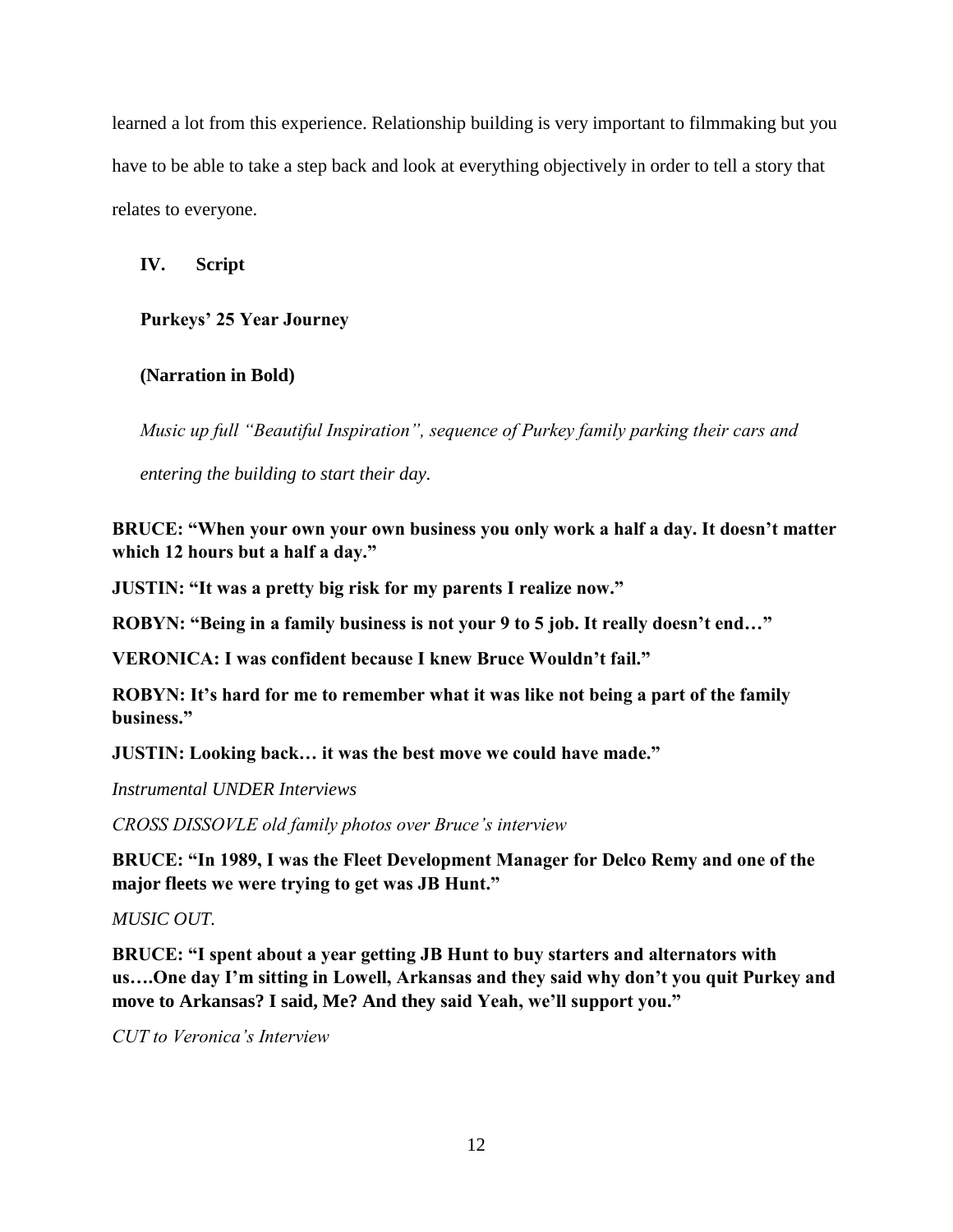**VERONICA: "One day he came in and said, you know how we want to start our own business? I said where?! And he said, Bentonville, Arkansas. I said you've got to be kidding!"**

*CUT to map graphic of USA, Zoom in on Bentonville, Arkansas*

*CUT to Bruce interview*

**BRUCE: Finally she looked at me and said, if you fail can you get another job? I said yes, she said let's go.**

**VERONICA: And everything fell into place**

*CROSS DISSOLVE to old photos of Purkeys building*

**BRUCE: So we moved to Arkansas with one customer. My name is Bruce Purkey and we started the business on April 1, 1990. Two people, Robyn and I.**

*CUT to Robyn*

**ROBYN: I was in between semesters at college… I came to Arkansas to help.** 

**JUSTIN: When we moved to Arkansas she worked with Mom and Dad and I was in Jr. High/High School.**

**ROBYN: Seems like forever ago!**

*FADE MUSIC OUT*

**BRUCE: The first week of Purkeys was 24/7…we had a microwave and a little grill to cook on.** 

**ROBYN: and a fridge that would shock you when you opened it.** 

*FADE MUSIC IN: piano-music-happy.wav*

**ROBYN: Everything I learned I self taught myself.**

**BRUCE: If a fork truck came in she got on the forklift and unloaded it. I always tell people Robyn did everything I didn't want to do.**

**ROBYN: I was referred to as Bruce's daughter. When JB Hunt called they would want to speak to Bruce's daughter.** 

**BRUCE: Really I never looked at Robyn as an employee I looked at her as a partner. I'm just blessed she's my daughter.** 

*MUSIC OUT* 

**ROBYN: The first couple of years were really rough because I was 19….**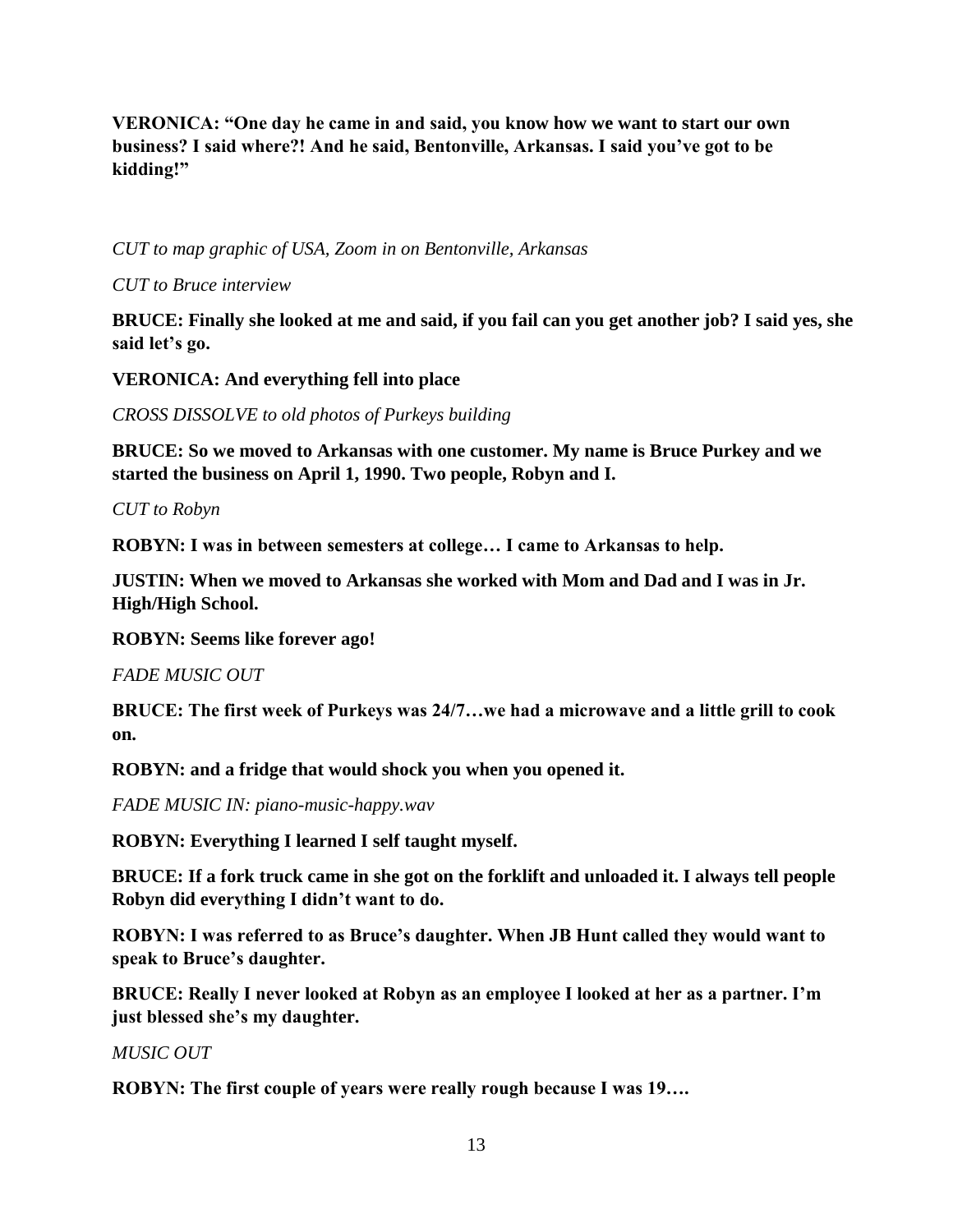**VERONICA: I wish I had a dime every time I heard I'm gonna quit, I'm gonna fire 'em.**

**BRUCE: Robyn always had the great ability to…she would approach me later and say now dad you didn't handle that very well…I'd be good for a week and then I'd be back at it again.** 

**VERONICA: I remember the first time Bruce asked us to bill a lady. I asked Robyn, what's bill a lady? We were green as green could be.**

**ROBYN: In fact I didn't even know how to make an invoice.** 

**ROBYN: Story about sending invoice to JB Hunt without sales tax.** 

*FADE MUSIC OUT*

*FADE IN MUSIC: cinematic-emotional-piano.wav*

**JUSTIN: When I started in 2010 there 13 employees and now there are over 60.** 

*FADE IN MUSIC: happy piano music*

**BRUCE: To be able to grow you have to have good quality people and good quality people are hard to find.** 

*CUT TO HONDA YARD IN DALLAS, UP NATS FULL*

**DALE: My name is Dale Henningson and I am the Chief Engineer for Purkeys.**

**BRUCE: My friend Dale…I had an idea on how to do voltage drop automatically.**

**DALE: He brought an idea to AutoMeter and we helped him develop a product and make it a reality.**

**BRUCE: I meet this real quite engineer… and I'm like, do you hear me?**

*MUSIC FADE OUT*

**BRUCE: What a brilliant individual.**

**DALE: Bruce is an awesome guy. He has lots of ideas and enthusiasm and excitement is really appealing. We worked on some patents together for several inventions and products.**

**BRUCE: He's been such a godsend to me in the fact that I had all the ideas but didn't have the technical ability to write code or design circuits. Dale has given me that ability.** 

*MUSIC IN: happy piano music*

**DALE: We have worked together so well… the next natural step was to merge together and continue forward.** 

*UP NATS FULL on DALE*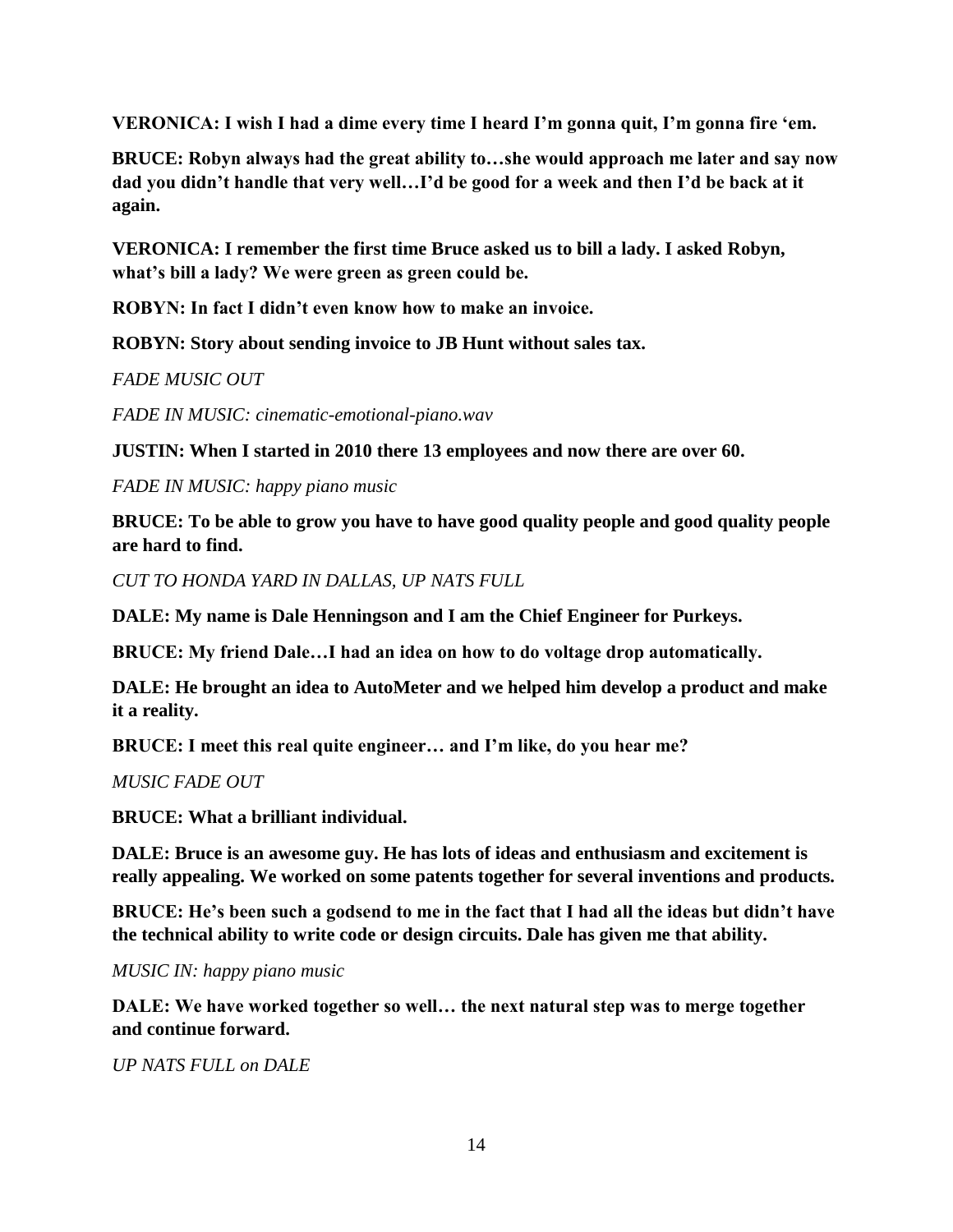*MUSIC IN: piano-music-happy.wav*

**WAYLAND: My name is Wayland Tefteller and I'm the Director of Operations for Purkeys.** 

**BRUCE: Oh Wayland.**

**ROBYN: Wayland, a lot of times I call Wayland my work husband… I give him a hard time but we work together really well.** 

**WAYLAND: I like working with Robyn. We give each other a hard time…her inventory is awful high.**

**ROBYN: Wayland started on the production line.**

**BRUCE: So we were putting these push buttons on a handle… to say Wayland struggled was an understatement.**

**BRUCE: As Wayland's grown, his position's grown… Wayland is good!**

**JUSTIN: Since I have been here Wayland has had several promotions and done a good job at all of them.**

**LARRY: My name is Larry Rambeaux and I'm a Sales and Service Engineer.**

**BRUCE: Our longest tenured employee other than Robyn and myself is Mr. Larry Rambeaux.**

**LARRY: The running joke has always been that I've been here 23 years and never filled out an application.** 

**BRUCE: Larry was always driven to be knowledgeable.**

*MUSIC FADE OUT*

*UP NATS FULL*

**BRUCE: Larry worked very hard to immolate what I did.** 

*UP NATS FULL on training session*

**LARRY: I don't know how many times I watched Bruce do a training session before I did one. But is finally did sink in obviously.**

**BRUCE: He's been here through thick and thin…I've always known where Larry stands. Larry's always had our back.** 

*MUSIC IN: happy piano music*

**JIMMY: My name is Jimmy Fielding and I'm the Technical Manager at Purkeys.**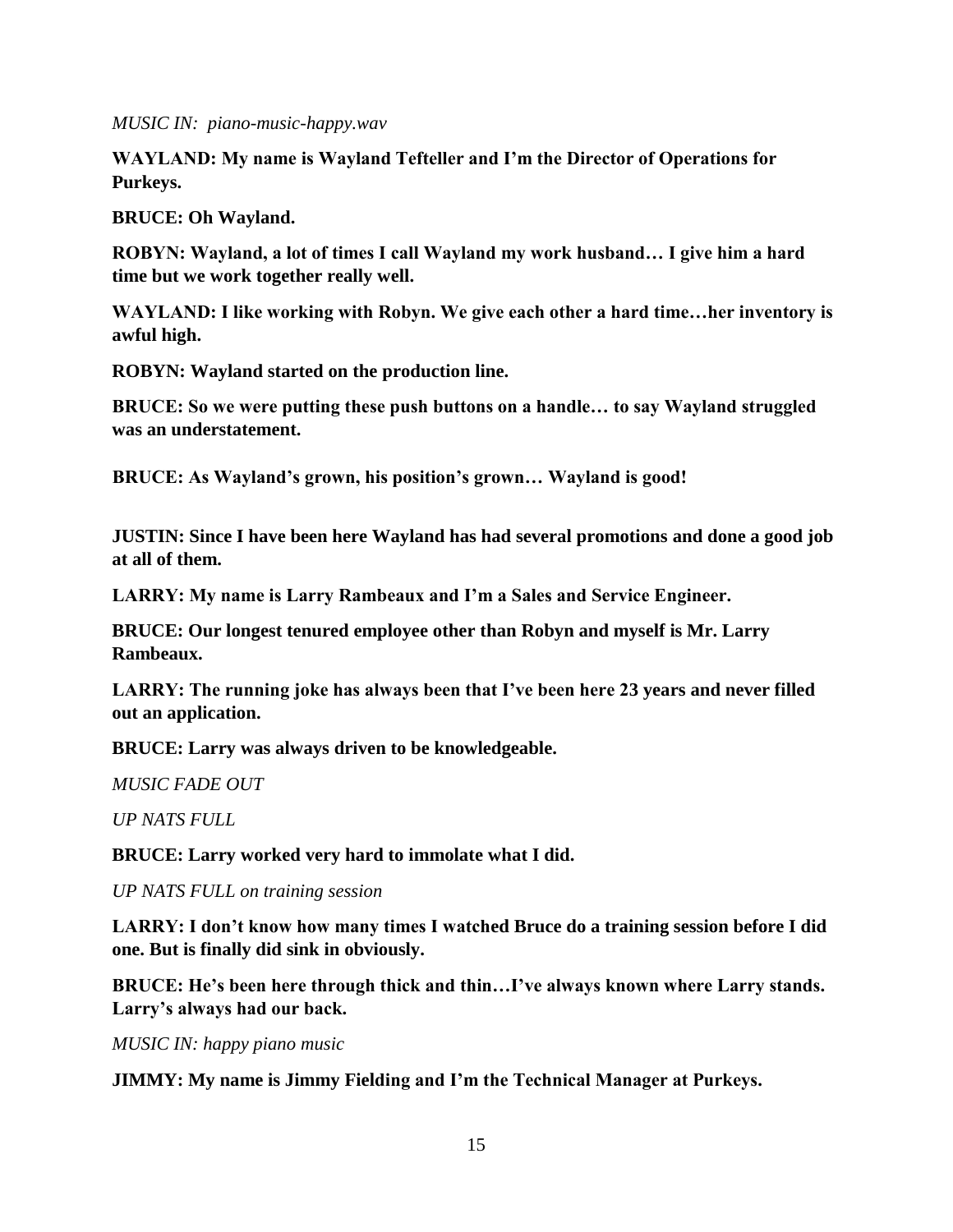**BRUCE: I hired Jimmy as a high school kid.** 

**JIMMY: I was 17 years old when I started.** 

**ROBYN: Jimmy was a kid who was just there to work.** 

*MUSIC FADE OUT*

**JIMMY: My first job was tearing down starters and alternators and prep work.**

**BRUCE: The thing that always impressed me was I only had to tell him once.** 

*UP NATS FULL: "I got it Bruce."*

**JIMMY: Working for Bruce back in the day was an adventure…I've learned a lot from him.**

**BRUCE: There were a lot of those kids I had to go check up on… never Jimmy. He's kind of progressed up the ladder since then.** 

*MUSIC IN: happy piano music*

**BRUCE: I always tell everybody that if I could take the top of your head off and pour in the information, wouldn't that be easy but it doesn't work that way. All you can do is teach people.**

*UP NATS FULL: "In this particular case…"*

**WAYLAND: He is a very good trainer but he has so much information he's hard to follow sometimes.**

**JIMMY: Bruce has taught me a lot…follow up on everything.** 

**BRUCE: Both Jimmy and Larry have a great ability to learn, I taught them different things. Larry is more in the field and Jimmy is more in the shop.**

**LARRY: I'd like to think I've put forth the effort to be noticed.** 

**BRUCE: They both have the ability to learn and both driven to learn.** 

*UP NATS FULL: "Now we are going to check a shorted coil."* 

**LARRY: I must have done something right…to be working together for 23 years. Not just as employer/employee but as friends and family.**

*MUSIC IN: bright-positive.wav*

**JUSTIN: I can't remember Purkeys without Larry.**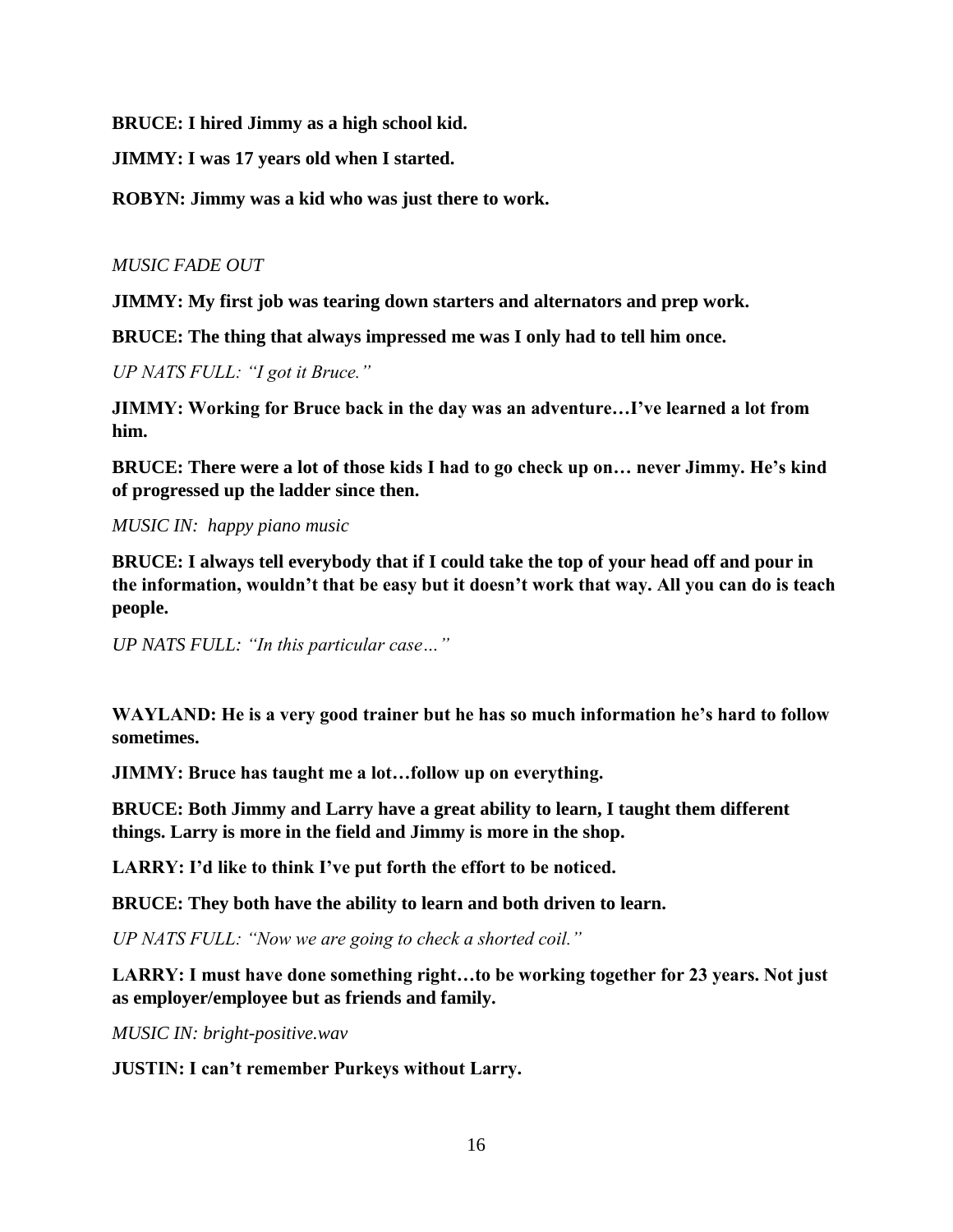**ROBYN: They have been a party of the business for so long it's normal for me to think of them as extended family.** 

**BRUCE: When we first started out our focus was on selling starters, alternators and batteries. It's morphed into other things. Really what we do…figure out people's problems then make them better. Make it easier to do it right then to do it wrong.**

**BRUCE: 5 years ago Justin had a break and come to do some consulting for us.** 

**JUSTIN: The worse case is it's just another consulting job… best case is it would turn into something more long term and that's what ended up happening.**

**ROBYN: Justin has such a strong background in his field…I knew he had a lot to bring to this company to help it grow.**

**JUSTIN: I wanted nothing to do with this business… My dad made me work here and I hated every second of it.**

**BRUCE: I think sometimes you need to be smart enough to see potential…we have done that the last 5 years.**

**JUSTIN: The plan was just to observe for a while to see what was working and what wasn't working.**

**VERONICA: Justin came to us with ideas…he's the one who came up with the ideas.** 

**ROBYN: Then how were we going to do them? I was doing all of these things to the best of my ability but they were never 100% because I was spread so thin.**

**JUSTIN: When I came back in 2010, I saw there were a lot of over worked people in the office and my mom was just hanging out at home. We need some help… come back in.**

**VERONICA: Oprah was off the air, I had nothing to do and they needed me in the office so that's when I went back.** 

**ROBYN: It was actually a relief when Justin came aboard… he helped put processes in place. All I know is what I taught myself, what I learned from my dad or what customer have taught me.**

**BRUCE: Two years ago I made him the CEO. I didn't make him the CEO he earned it.**

**JUSTIN: My dad's never asked me for anything. This is the first time my dad asked me for something.** 

*MUSIC FULL*

*CUT TO BRUCE. FADE MUSIC DOWN* 

**BRUCE: Justin loves numbers. I have seen a report from him the other day that said our business has grown 179% in five years. Who am I to argue with the numbers?**